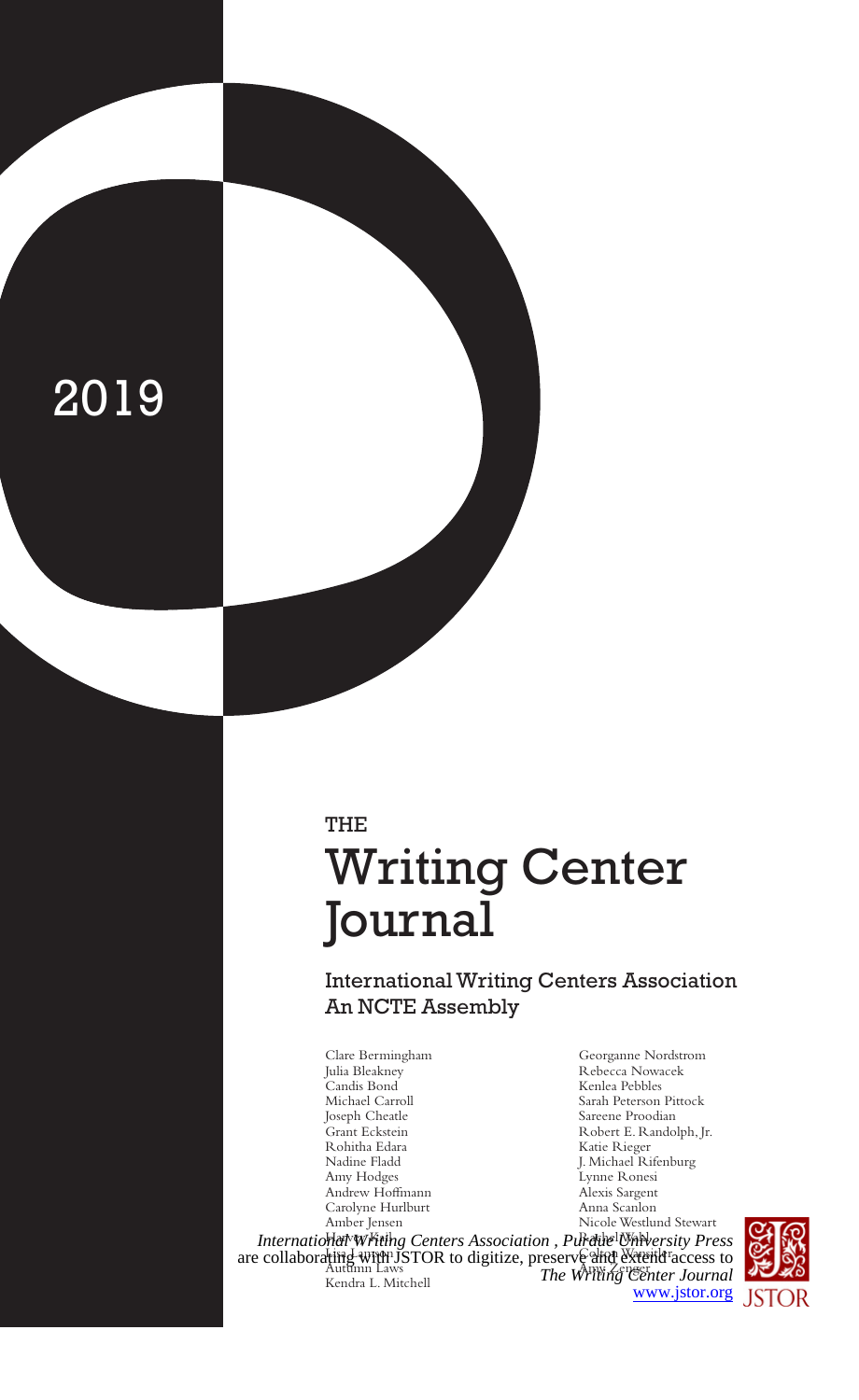# **Editors**

Pam Bromley, *Scripps College* Kara Northway, *Kansas State University* Eliana Schonberg, *Duke University*

**Book Review Editor** Steve Price, *Mississippi College*

**Associate Editors** Nicholas Huber, *Duke University*

Chris Huebner, *Duke University*

## **Editorial Assistant**

Stephanie Liu-Rojas, *Pomona College & University of Southern California* Member of the NCTW Affiliate Information Exchange Agreement Member of the Council of Editors of Learned Journals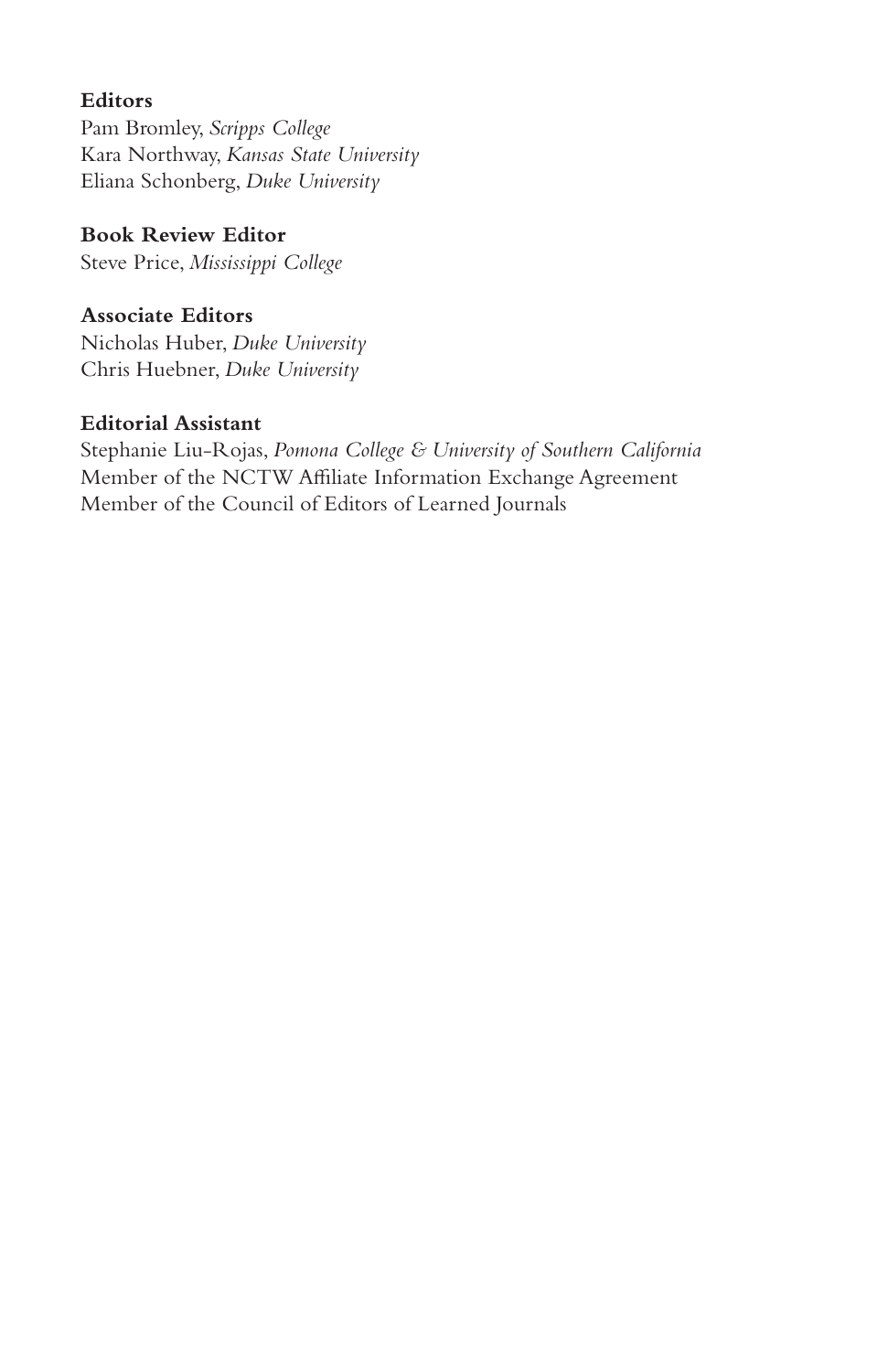#### **History of** *The Writing Center Journal*

*The Writing Center Journal* was launched in 1980 by Lil Brannon & Stephen North and remains the primary research journal in the field of writing centers. *WCJ* is an official journal of the International Writing Centers Association, an Assembly of the National Council of Teachers of English. Previous editors of the journal are listed below.

Lil Brannon & Stephen North 1980–1984

Jeanette Harris & Joyce Kinkead 1985–1990

Diana George, Nancy Grimm, & Edward Lotto 1991–1994

Dave Healy 1994–1997

Albert C. DeCiccio & Joan Mullin 1997–2002

Neal Lerner & Elizabeth Boquet 2002–2008

Lauren Fitzgerald & Melissa Ianetta 2009–2013

Michele Eodice, Kerri Jordan, & Steve Price 2013–2017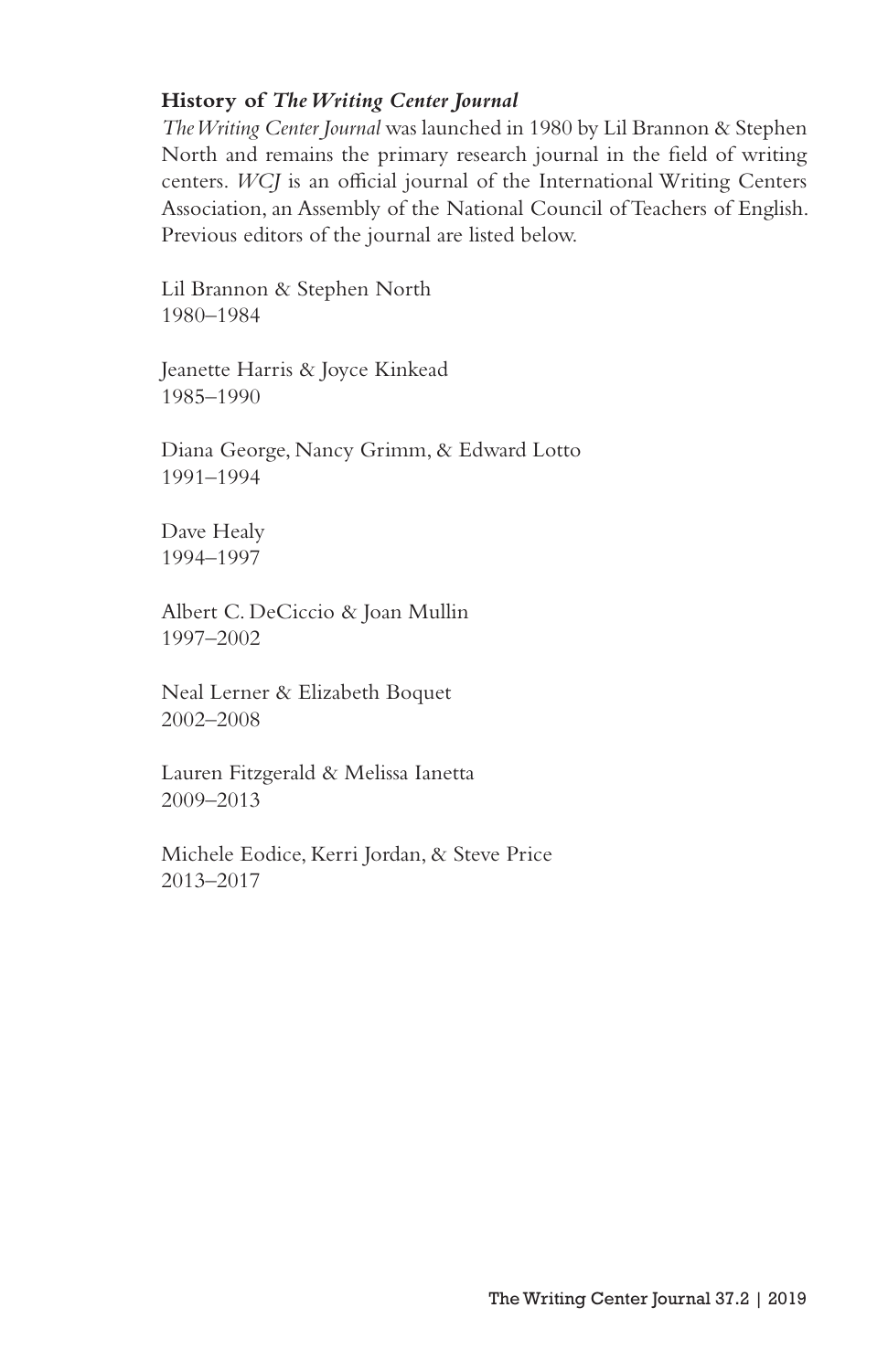## **Guidelines for Submission**

The current editors invite article submissions of theoretical scholarship and original empirical research on topics of interest to the writing center community. We are also interested in book reviews and review essays; please query via e-mail before submitting reviews. *The Writing Center Journal* aims to reflect diverse contexts and encourages submissions related to a wide variety of institution types and writing centers. Article manuscripts should be submitted via the online portal at submissions.writingcenterjournal. org. Articles are typically between 6,000 and 10,000 words and should follow NCTE's Guidelines for Non-Sexist Use of Language. Please visit writingcenterjournal.org for the *WCJ* style guide.

## **Subscriptions & Back Issues**

- Subscribe to *The Writing Center Journal* on the IWCA membership page: https://iwcamembers.org/
- Library subscriptions can be updated or requested with the editors: writingcenterjournal@gmail.com. Library subscriptions are \$80.00.
- To request hardcopy back issues or PDF packets, contact the *WCJ* editors: writingcenterjournal@gmail.com.
- Information about the journal, the editors, and upcoming events can be found at http://writingcenterjournal.org.

#### *WCJ* **Reviewers**

All submissions are reviewed anonymously by at least two external readers; those listed below are members of the active reader pool. We thank them for their contributions to writing center scholarship.

Travis Adams, *University of Nebraska Omaha* Ira Allen, *Northern Arizona University* Arlene Archer, *University of Cape Town* Rebecca Babcock, *University of Texas of the Permian Basin* Valerie Balester, *Texas A&M University* Glenn Blalock, *Texas A&M University–Corpus Christi* Sarah Blazer, *Fashion Institute of Technology, SUNY* Elizabeth Boquet, *Fairfield University* Marna Broekhoff, *University of Oregon (retired)* Geneva Canino, *University of Houston* Ellen Carillo, *University of Connecticut* Peter Carino, *Indiana State University (retired)* Russell Carpenter, *Eastern Kentucky University* Meg Carroll, *Rhode Island College (retired)*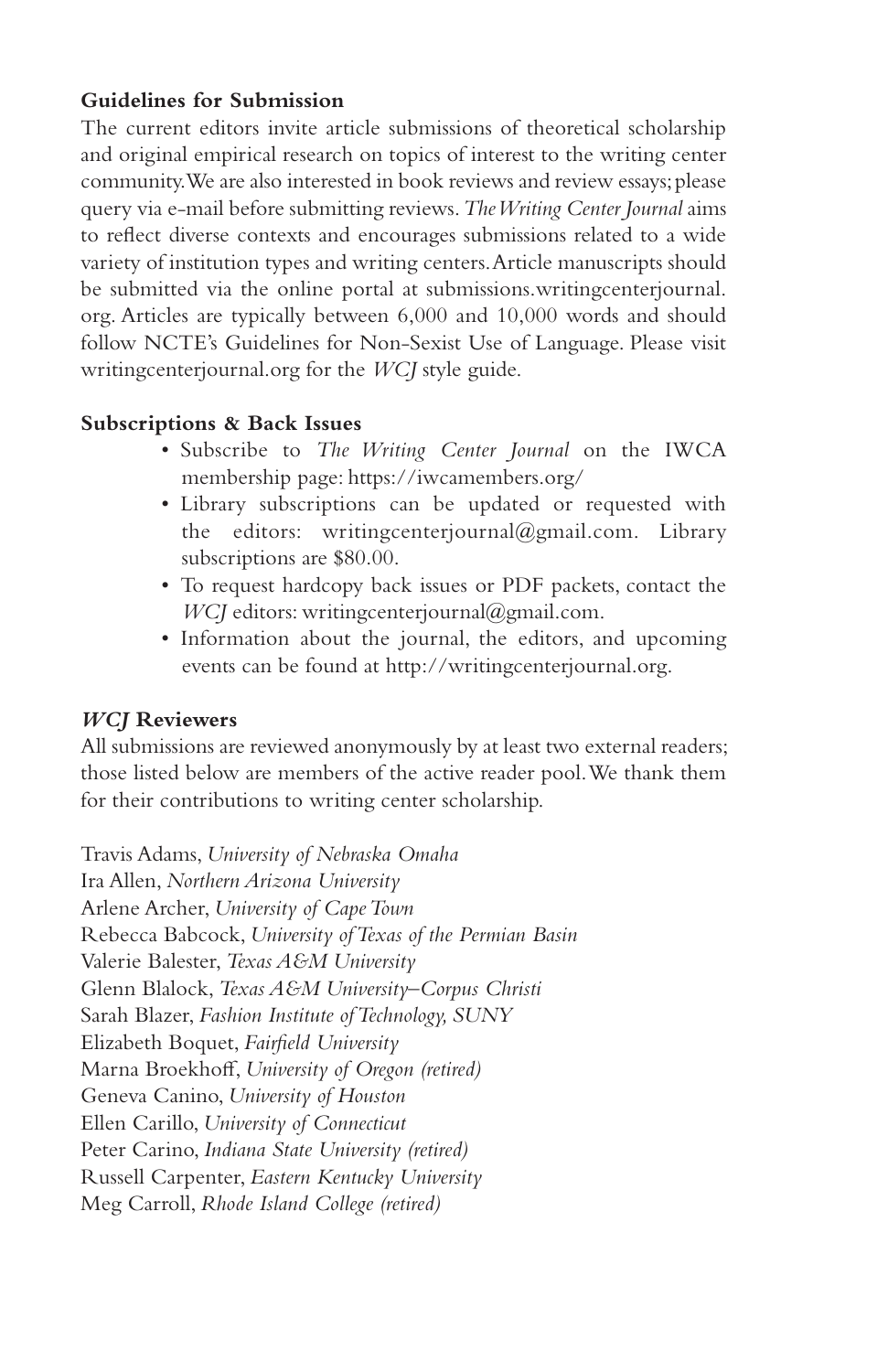Nikki Caswell, *East Carolina University* Amy Caton, *Texas A&M University at Galveston* Jane Cogie, *Southern Illinois University (retired)* Frankie Condon, *University of Waterloo* Steven Corbett, *George Mason University* Danielle Cordaro, *University of Mount Union* Michelle Cox, *Cornell University* Gita DasBender, *Seton Hall University* Tom Deans, *University of Connecticut* Jenelle Dempsey, *Miami University, Ohio* Harry Denny, *Purdue University* Katie Denton, *University of New Mexico* Sue Dinitz, *University of Vermont* Dana Driscoll, *Indiana University of Pennsylvania* Kevin Dvorak, *Nova Southeastern University* Grant Eckstein, *University of California, Davis* Lisa Ede, *Oregon State University (retired)* James Elmborg, *University of Iowa* Michele Eodice, *University of Oklahoma* Christopher Ervin, *Oregon State University* Katya Fairbanks, *Claremont Graduate University (retired)* Brian Fallon, *Fashion Institute of Technology, SUNY* Dawn Fels, *University of Pittsburgh* Lauren Fitzgerald, *Yeshiva University* Clint Gardner, *Salt Lake Community College* Kristen Garrison, *Midwestern State University* Anne Ellen Geller, *St. John's University* Genie Giaimo, *The Ohio State University* Paula Gillespie, *Florida International University* Jill Gladstein, *Swarthmore College* Beth Godbee, *Marquette University* Nancy Maloney Grimm, *Michigan Tech University (retired)* Jackie Grutsch McKinney, *Ball State University* Mark Hall, *University of Central Florida* Al Harahap, *University of Arizona* Susanmarie Harrington, *University of Vermont* Richard Haswell, *Texas A&M University–Corpus Christi (retired)* Carol Peterson Haviland, *California State University San Bernardino (retired)* Mary Hedengren, *University of Houston–Clear Lake* Beth Hewett, *University of Maryland, University College* Alba Newmann Holmes, *Swarthmore College* Brad Hughes, *University of Wisconsin–Madison*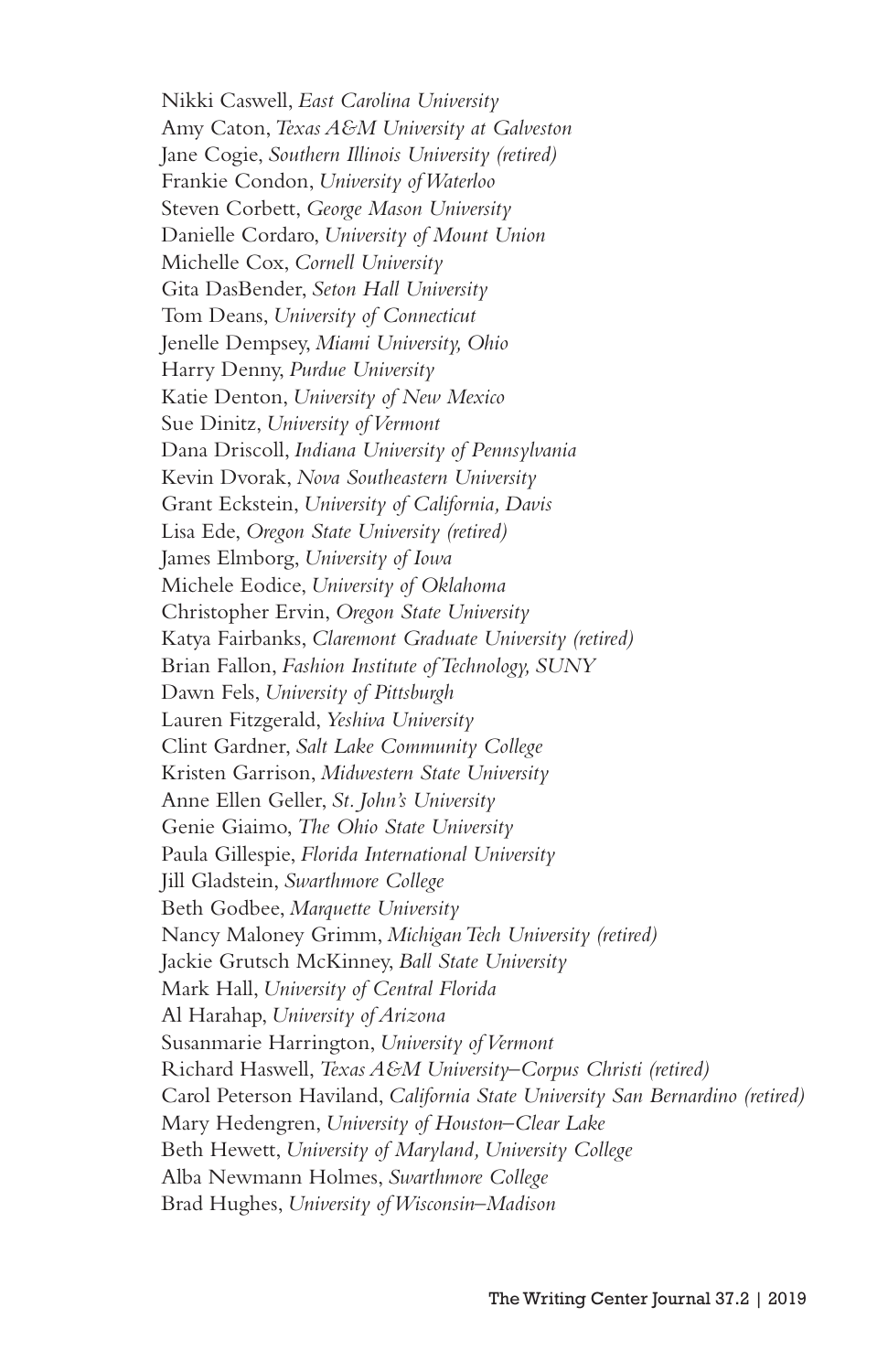Joe Janangelo, *Loyola University Chicago* Amber Jensen, *Thomas A. Edison High School* Kerri Jordan, *Mississippi College* Harvey Kail, *University of Maine (retired)* Jean Kiedaisch, *University of Vermont (retired)* Joyce Kinkead, *Utah State University* Roberta Kjesrud, *Western Washington University* Jennifer Kunka, *Francis Marion University* Susan Lawrence, *George Mason University* Lisa Lebduska, *Wheaton College* Chris LeCluyse, *Westminster University* Neal Lerner, *Northeastern University* Sarah Leu, *McGill University* Katie Levin, *University of Minnesota* Sarah Liggett, *Louisiana State University (retired)* Alexandria Lockett, *Spelman College* Barbara Lutz, *University of Delaware* Rita Malenczyk, *Eastern Connecticut State University* Michael Mattison, *Wittenberg University* Jennifer Mawhorter, *Azusa Pacific University* Michelle Miley, *Montana State University* Jessie Moore, *Elon University* Joan Mullin, *University of North Carolina at Charlotte* Susan Wolff Murphy, *Texas A&M University–Corpus Christi* Alice Myatt, *University of Mississippi* Stephen Neiderheiser, *Kent State University* Melissa Nicholas, *University of Nevada, Reno* John Nordlof, *Eastern University* Georganne Nordstrom, *University of Hawai`i at Manoa* Rebecca Nowacek, *Marquette University* Emily Nye, *University of San Diego* Bobbi Olson, *Grand View University* Jon Olson, *Pennsylvania State University* Moira Ozias, *University of Oklahoma* Innhwa Park, *West Chester University* Juli Parrish, *University of Denver* Irvin Peckham, *Louisiana State University* Michael Pemberton, *Georgia Southern University* Sherry Wynn Perdue, *Oakland University* Talinn Phillips, *Ohio University* Shih-Ni Prim, *University of Iowa* Ben Rafoth, *Indiana University of Pennsylvania*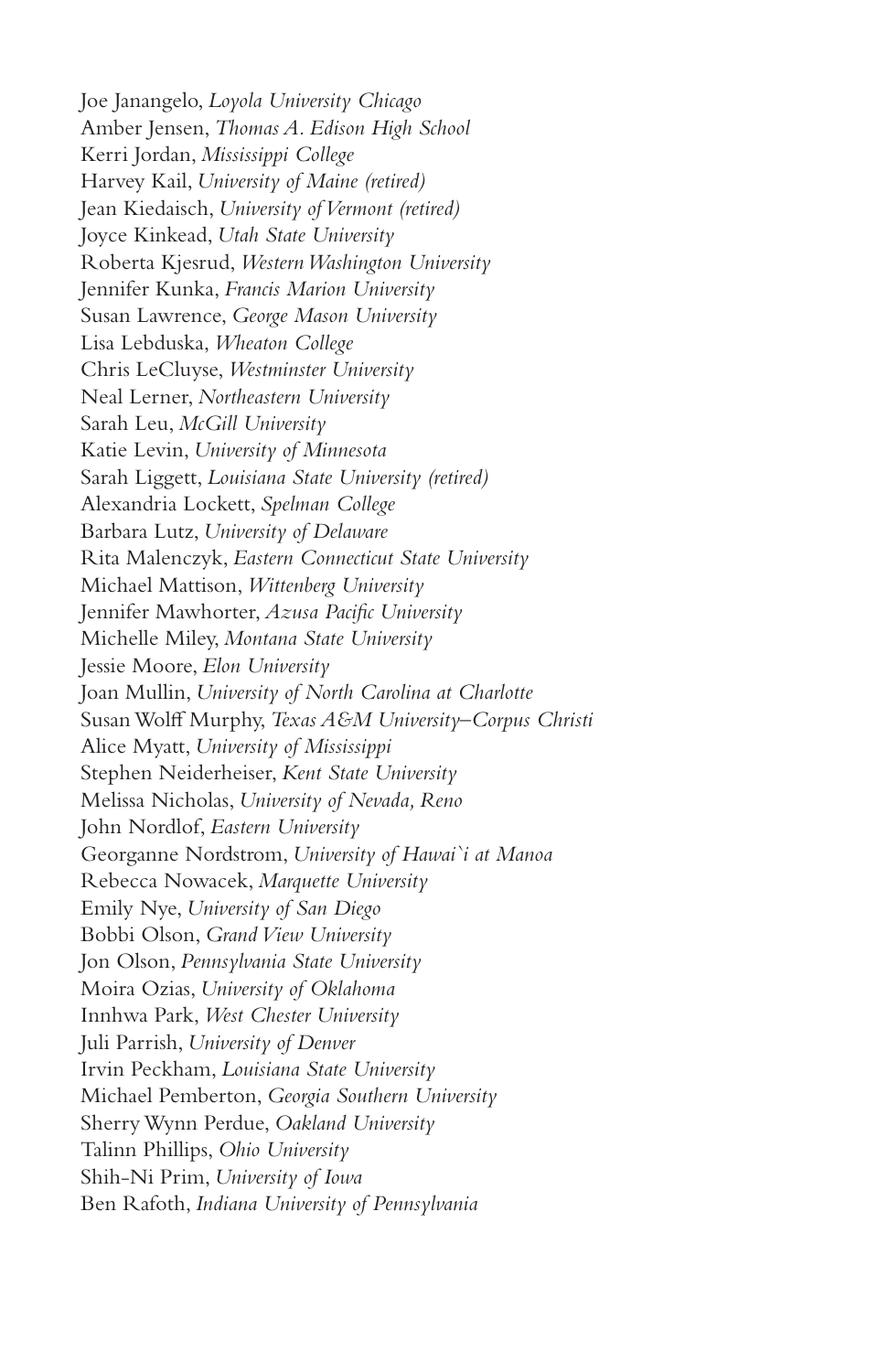Sylvia Read, *Utah State University* Margaret Roidi, *Bergen Community College* Lynne Ronesi, *American University of Sharjah* Holly Ryan, *Penn State Berks* Lori Salem, *Temple University* Lorraine Savage, *Temple University* Candace Schaefer, *Texas A&M University* Dagmar Scharold, *University of Houston–Downtown* Ellen Schendel, *Grand Valley State University* Carol Severino, *University of Iowa* David Sheridan, *Michigan State University* Steve Sherwood, *Texas Christian University* Anna Sicari, *Oklahoma State University* Neil Simpkins, *University of Wisconsin–Madison* Jeanne Simpson, *Arizona State University (retired)* Nathalie Singh-Corcoran, *West Virginia University* Trixie Smith, *Michigan State University* Lingshan Song, *Mississippi College* Denise Stephenson, *MiraCosta College* Mandy Suhr-Sytsma, *University of Connecticut* Susan Thomas, *University of Sydney* Terese Thonus, *University of Baltimore* Kathryn Valentine, *San Diego State University* Margaret Weaver, *Southwest Missouri State* Jaclyn Wells, *University of Alabama at Birmingham* Christy Wenger, *Shepherd University* Scott Whiddon, *Transylvania University* Nancy Wilson, *Texas State University* Joanna Wolfe, *Carnegie Mellon University* Tara Wood, *Rockford University* Terry Zawacki, *George Mason University (retired)* Yelin Zhao, *Oklahoma State University* Lisa Zimmerelli, *Loyola University of Maryland*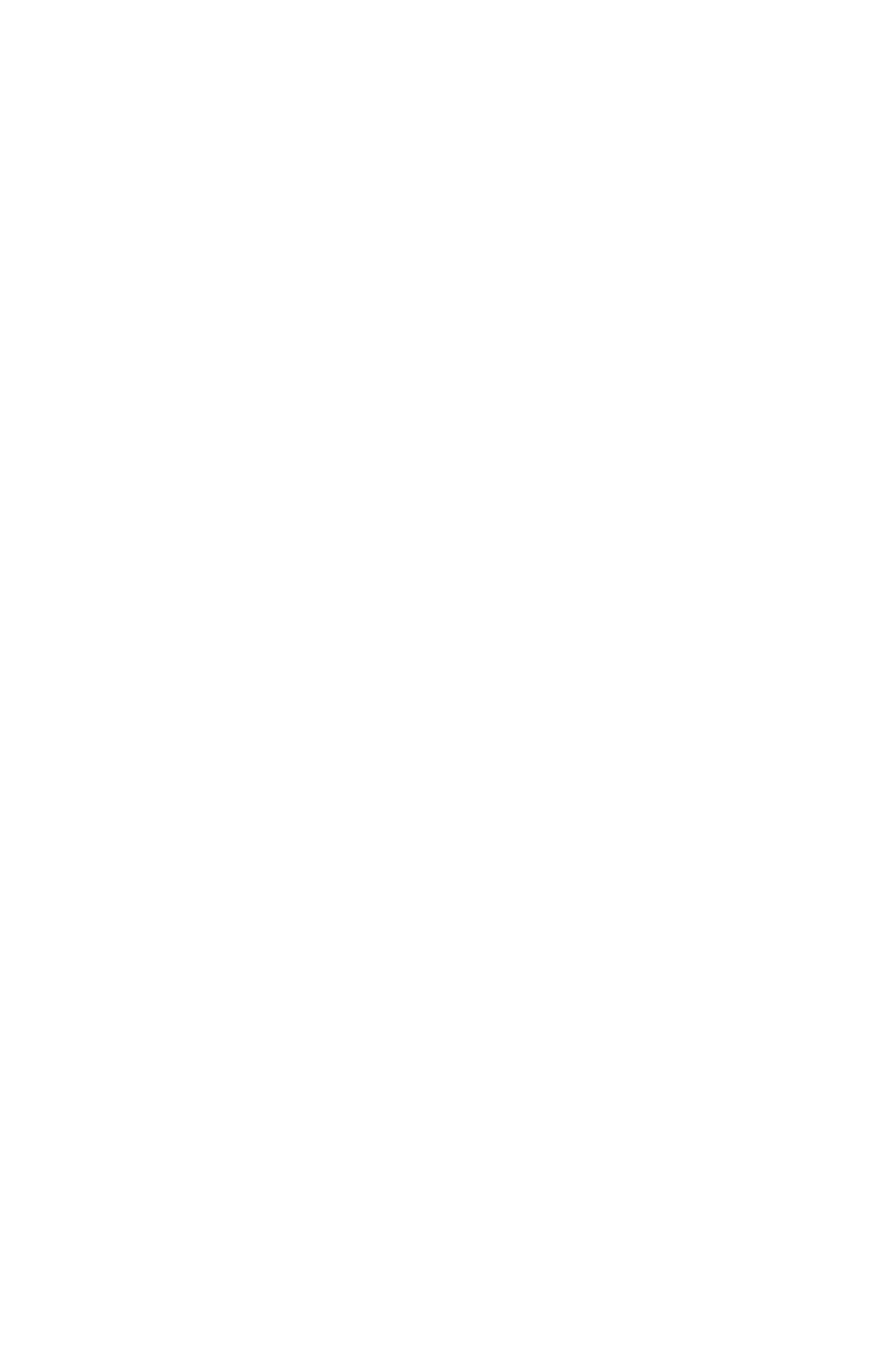# *Table of Contents*

| From the Editors<br>Pam Bromley, Kara Northway, and Eliana Schonberg                                                                                                                                              | 11  |
|-------------------------------------------------------------------------------------------------------------------------------------------------------------------------------------------------------------------|-----|
| Kenneth A. Bruffee, 1934-2019: An Exemplary Figure<br>for Writing Centers<br>Harvey Kail                                                                                                                          | 17  |
| A Page from Our Book: Social Justice Lessons from<br>the HBCU Writing Center<br>Kendra L. Mitchell and Robert E. Randolph, Jr.                                                                                    | 21  |
| Learning from/in Middle East and North Africa<br>Writing Centers: Negotiating Access and Diversity<br>Amy Hodges, Lynne Ronesi, and Amy Zenger                                                                    | 43  |
| Directiveness in the Center: L1, L2, and Generation 1.5<br><b>Expectations and Experiences</b><br>Grant Eckstein                                                                                                  | 61  |
| Everyday Reflective Writing: What Conference Records<br>Tell Us About Building a Culture of Reflection<br>Rebecca Nowacek, Andrew Hoffmann, Carolyne Hurlburt, Lisa<br>Lamson, Sareene Proodian, and Anna Scanlon | 93  |
| Tutor Talk: Do Tutors Scaffold Students' Revisions?<br>Julia Bleakney and Sarah Peterson Pittock                                                                                                                  | 127 |
| "I Need Help on Many Things Please": A Case Study<br>Analysis of First-Generation College Students' Use of<br>the Writing Center<br>Candis Bond                                                                   | 161 |